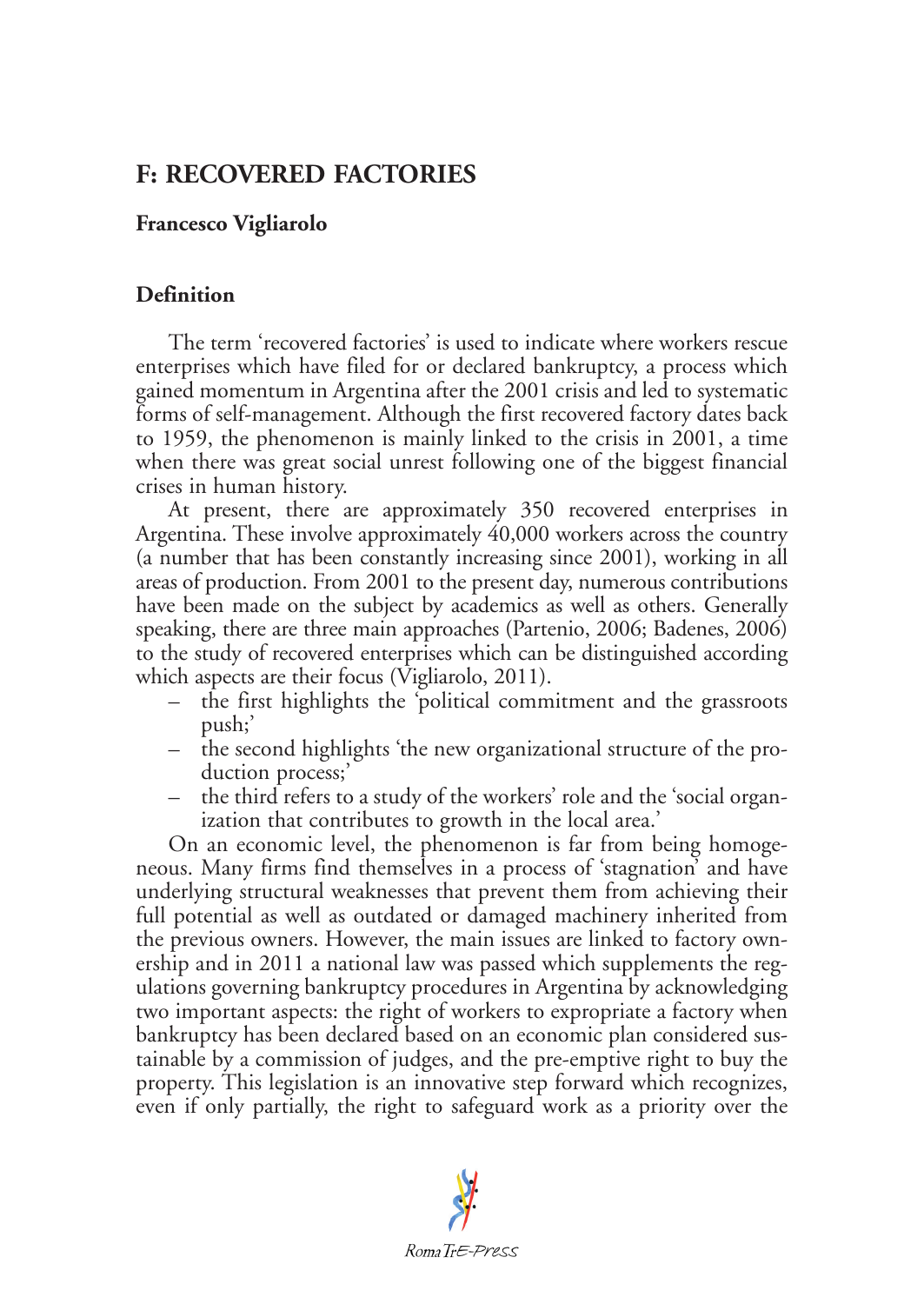right to capital ownership, or the main dichotomy of the Argentine crisis.

In spite of these transversal issues, some companies, on the other hand, have found a new vocation, a 'territorial' one. This makes them more stable and presents elements, on an economic level, that are diametrically opposed to the causes of the crisis that they have faced, consciously or unconsciously, as a response needed at microeconomic level.

### **Causes**

With regard to the causes of the phenomenon, we can identify at least two main groups. The first, a historical one, is linked to the policies that the country has implemented from the 1970s onwards. The second one, a system one, is linked to the dominant economic science (Vigliarolo, 2001).

For the first group, reference can be made to the reforms which began in 1976 with following the laws:

- $-$  N° 21,382 of 1976 which established that foreign investments should be treated with the same rights and obligations as national investments (art. 3) in order to attract foreign capital from the so-called 'developed' countries independently of local production;
- $-$  N° 21,608 of 27 July, 1977 which marked the beginning of a plan to promote 'indiscriminate' industrial growth, i.e. the promotion of private industry with no industrial policy strategy through centrality of the free market.

Over the years, these measures led to what has been defined as the deindustrialisation of the country. This caused, as stated by Rapoport (2008), a loss of industrial identity that led to fragmentation of the worker movement which became increasingly weaker, crushed by foreign capital which gradually destabilised the value of the workforce.

It is precisely in relation to these aspects that the second group of causes refers to the dominant economic system and to what is defined as the positivisation of the economic systems that have lost their social function. This means the creation of systems which can only be understood using mathematical laws that increasingly push 'human and social visions into the background' and over the years have meant that the economy has moved away from the needs of local communities. Today this can be seen in the asymmetrical relationship between nominal financial values and the gross domestic product of a country, as highlighted by economic financialization.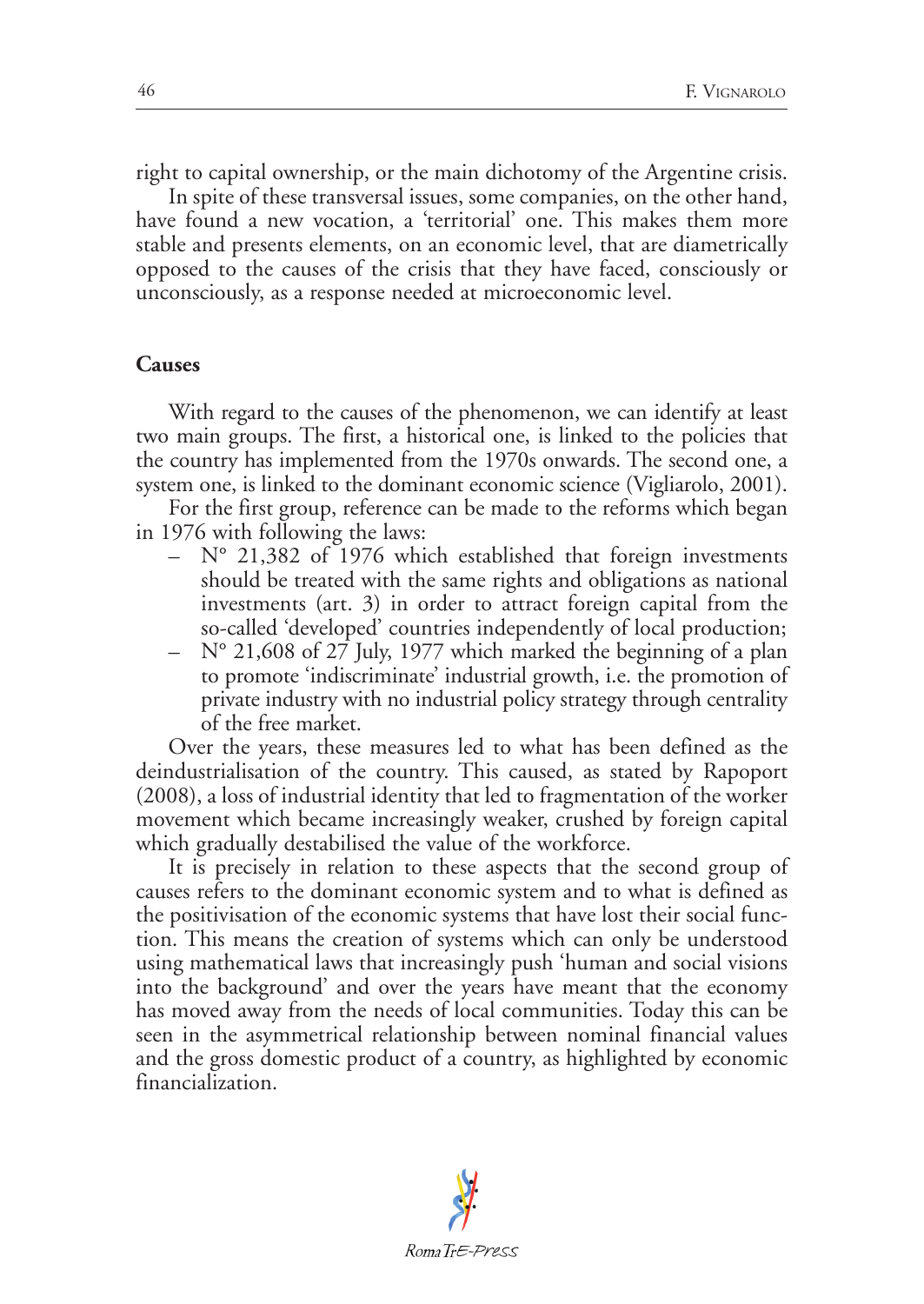### **The territorial model**

Over the last 15 years or so, two main types of recovered enterprises can be defined. The first, linked to maintaining capitalist systems and defined as 'under a boss,' has only concentrated on starting up the production process again, often with great difficulty since the enterprises do not have the same technological conditions and machinery as they did before or as do other capitalist enterprises on the market; the second is defined as 'territorial.' In the latter case, the recovered enterprises present interesting elements that can be considered a response to the causes and offer a radical change in direction, from the financial markets to the local territory. In this direction, they have also reviewed the production process and added new goods and services to it based on the context they find themselves in. In many cases, they have begun participatory local-development processes by changing the organizational structure of their territorial context. In this model, after an initial stage in which priority was given to safeguarding the source of wages, they have become a means of safeguarding and promoting their human capital (on a cultural level as well). They have become an instrument of social self-determination and self-identification whose economic outcome is only one of several instruments. These enterprises promote round tables that become an arena of democracy that goes way beyond the traditional channels of political parties, new forms of political lobbying through leaders who socially represent their own territory. In some cases, in addition to the manufacturing of goods, new services and activities are created in environmental and social areas such as training, education, recreation, support to areas of the population at risk, housing and nursery places, and activities linked to culture and social networks, to mention a few. For example, it is not unusual to find cultural spaces such as theatres, radio stations or training schools within the enterprises. Official investigations<sup>[1](#page-2-0)</sup> have shown that one enterprise in three is involved in cultural activities on a permanent basis. The case of the UST (Unione Solidale dei Lavoratori) Co-operative is emblematic. It began its recovery process with 35 workers; today, 90 people work full time and it has created 350 jobs through its work in the area where, among its main initiatives, it has promoted a secondary training school, runs a sports centre, manages social and recreational services in collaboration with the local municipality and provides housing for citizens in need by organising

<span id="page-2-1"></span><span id="page-2-0"></span>[<sup>1</sup>](#page-2-1) Programa Facultad Abierta Facultad de Filosofía y Letras de la Universidad de Buenos Aires. Secretaría de Investigación/Secretaría de Extensión Universitaria, Informe del Tercer Relevamiento de Empresas Recuperadas por sus trabajadores. *Las empresas recuperadas en la Argentina*, 2010.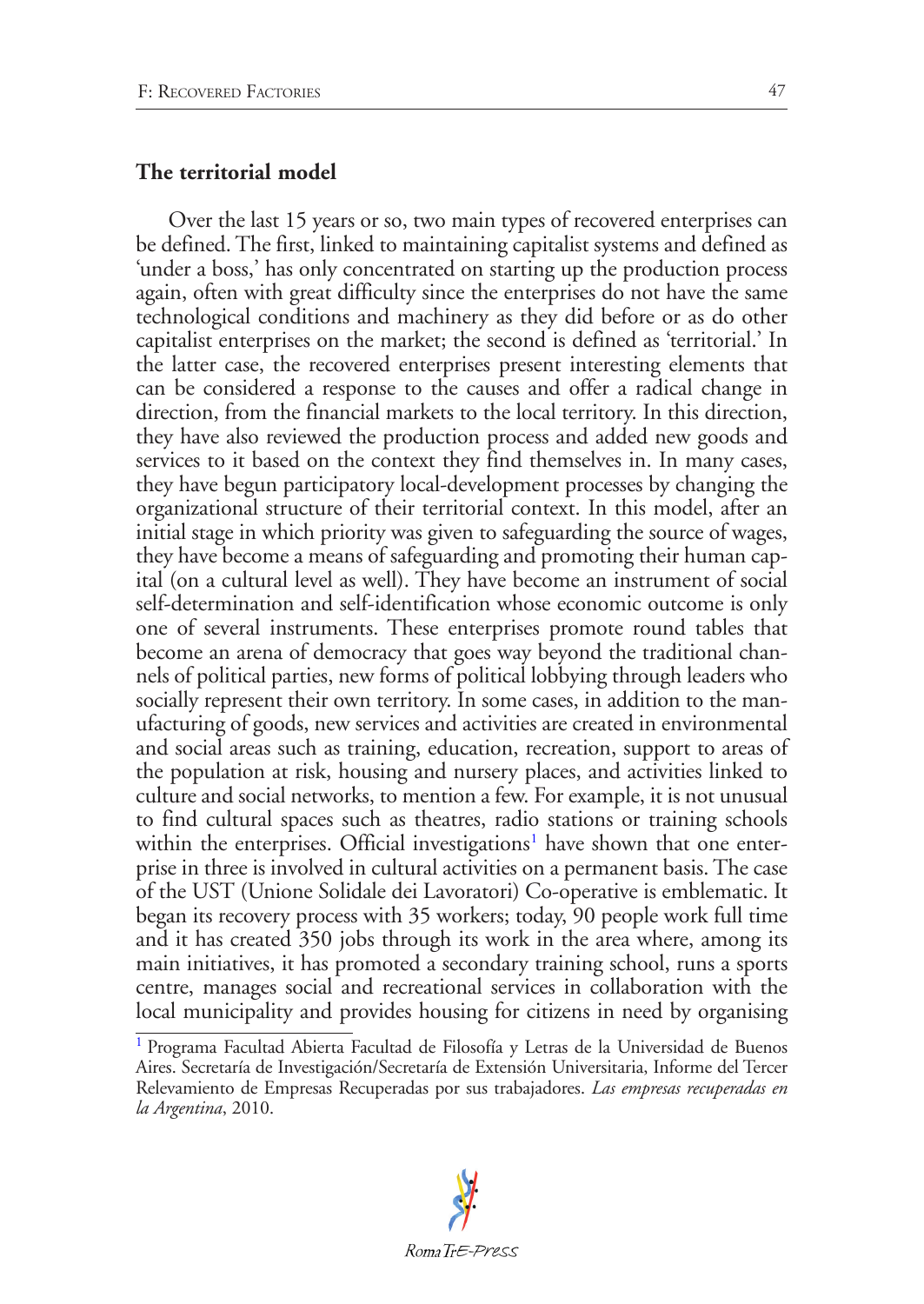a round table in which, together with other organisations, priorities are established for the area which also guide the work of the enterprise. Over the years, it has been transformed into a frame of reference which is also political since, at national level, it has promoted a new trade union, ANTA, as well as other initiatives, and constantly debates critical issues regarding workers and social policies at local and national level.

#### **Conclusions**

Based on the above reasons, recovered enterprises or factories, especially those based on the territorial model, can certainly be considered a phenomenon that is potentially and profoundly interesting since they offer a change in paradigm at the dominant economic system level. Although operating only at a cultural and microeconomic level at present, they meet the need to re-establish a regulatory dimension that guides the economy, also in productive terms. They do this by rebuilding reciprocal relations with the territory which are considered necessary to promote its identity and by inverting the existing hierarchy that exists today between normative economics and positive economics.

For these reasons, the recovery of the factories can be interpreted as the recovery of a human and social vision that guides the economy based on its everyday world which, by applying only mathematical formulas, has ended up measuring itself according to the laws of supply and demand alone. Recovery has also meant focusing on the 'work force' in order to recreate the well-being of a nation which has ended up being crushed by financial capital and, above all, 'the skill of workers' which, Hegel defined as the true capital of a nation in economics.

#### **References**

- Aliscioni C.M., (2010), *El capital en Hegel*, Rosario, Argentina: Homo Sapiens Ediciones CEIL-PIETTE *Rilevamento su Empresas recuperadas de la Ciudad de Buenos Aires y el Gran Buenos Aires* (2005), Mimeo.
- Badenes D., (2006), 'Retos para la academia,' in *La Pulseada*, 39.
- Palomino H., (2004), 'La Argentina hoy. Los movimientos sociales,' *Revista Herramienta*, 27.

Partenio F., García Allegrone V., Fernández Álvarez M.I., (2005), 'Las recuperaciones de fábricas: apuntes para una reflexión a la luz de las experiencias